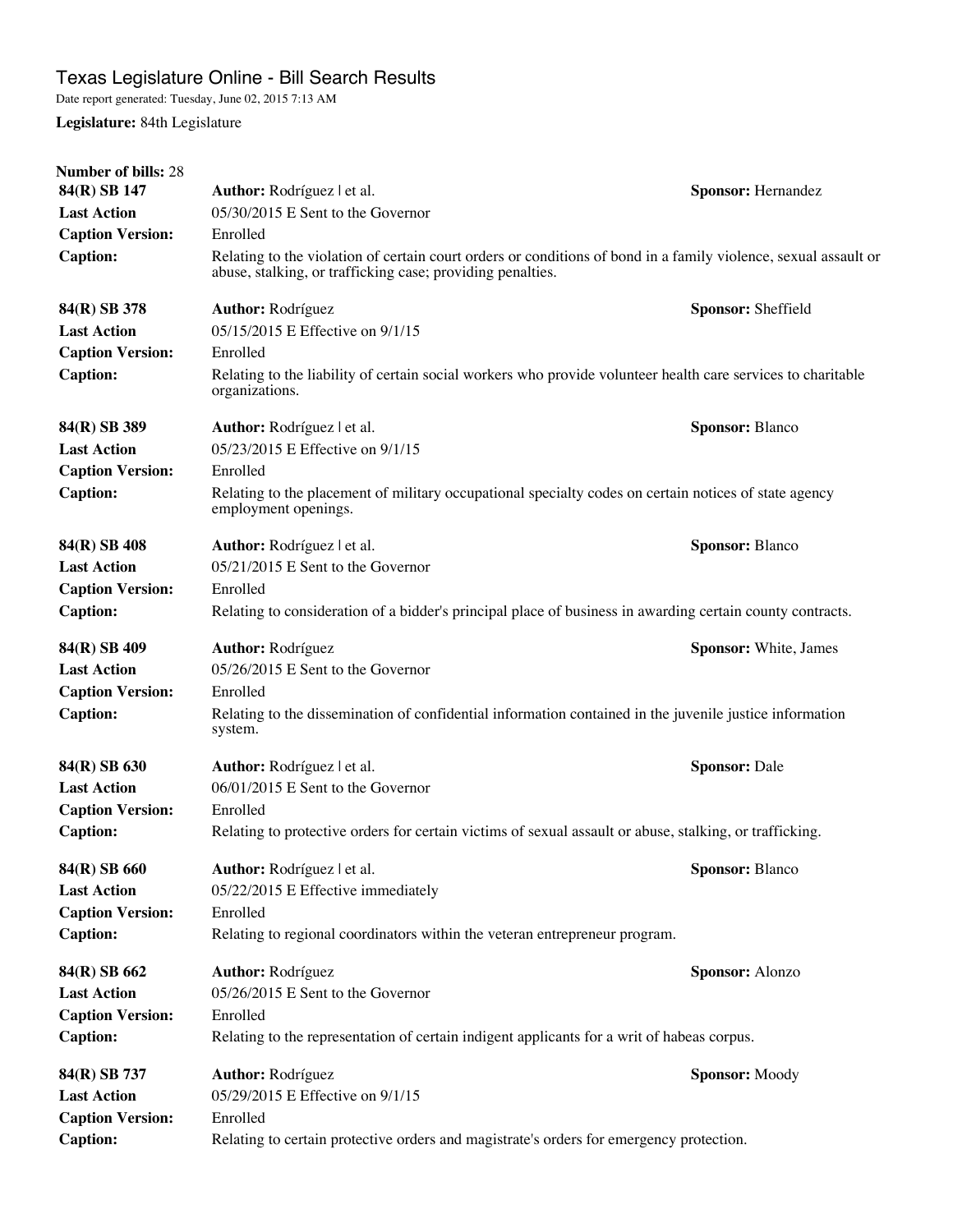| 84(R) SB 812<br><b>Last Action</b>                                               | Author: Rodríguez<br>05/28/2015 E Effective on 9/1/15                                                                                                                                                                                                   | Sponsor: Lucio III           |  |
|----------------------------------------------------------------------------------|---------------------------------------------------------------------------------------------------------------------------------------------------------------------------------------------------------------------------------------------------------|------------------------------|--|
| <b>Caption Version:</b><br><b>Caption:</b>                                       | Enrolled<br>Relating to the appointment of an associate judge in a family law proceeding involving a name change.                                                                                                                                       |                              |  |
| 84(R) SB 813<br><b>Last Action</b><br><b>Caption Version:</b><br><b>Caption:</b> | <b>Author: Rodríguez</b><br>05/30/2015 E Sent to the Governor<br>Enrolled<br>Relating to the use of digitized signatures in certain family law proceedings.                                                                                             | Sponsor: Lucio III           |  |
| 84(R) SB 814<br><b>Last Action</b><br><b>Caption Version:</b><br><b>Caption:</b> | <b>Author: Rodríguez</b><br>05/28/2015 E Effective on 9/1/15<br>Enrolled<br>Relating to waivers of citation in certain family law suits.                                                                                                                | Sponsor: Lucio III           |  |
| 84(R) SB 815<br><b>Last Action</b><br><b>Caption Version:</b><br><b>Caption:</b> | Author: Rodríguez<br>Sponsor: Thompson, Senfronia<br>05/19/2015 E Effective on 9/1/15<br>Enrolled<br>Relating to a temporary restraining order for preservation of property and protection of the parties in a suit<br>for the dissolution of marriage. |                              |  |
| 84(R) SB 817<br><b>Last Action</b><br><b>Caption Version:</b><br><b>Caption:</b> | <b>Author: Rodríguez</b><br>Sponsor: Thompson, Senfronia<br>05/23/2015 E Effective on 9/1/15<br>Enrolled<br>Relating to the issuance of a protective order and the appointment of a managing conservator in certain<br>family law proceedings.          |                              |  |
| 84(R) SB 818<br><b>Last Action</b><br><b>Caption Version:</b><br><b>Caption:</b> | Author: Rodríguez l et al.<br>05/30/2015 E Sent to the Governor<br>Enrolled<br>Relating to the requirement that a parent appointed as a conservator of a child disclose certain information<br>regarding family violence; creating a criminal offense.  | Sponsor: Thompson, Senfronia |  |
| 84(R) SB 821<br><b>Last Action</b><br><b>Caption Version:</b><br><b>Caption:</b> | <b>Author: Rodríguez</b><br>05/30/2015 E Sent to the Governor<br>Enrolled<br>Relating to references to school in the Family Code.                                                                                                                       | Sponsor: Lucio III           |  |
| 84(R) SB 822<br><b>Last Action</b><br><b>Caption Version:</b><br><b>Caption:</b> | <b>Author: Rodríguez</b><br>05/26/2015 E Sent to the Governor<br>Enrolled<br>Relating to the applicability of certain definitions and certain laws governing attorneys ad litem, guardians ad<br>litem, and amicus attorneys in family law proceedings. | Sponsor: Lucio III           |  |
| 84(R) SB 873<br><b>Last Action</b><br><b>Caption Version:</b><br><b>Caption:</b> | <b>Author: Rodríguez</b><br>05/30/2015 E Sent to the Governor<br>Enrolled<br>Relating to the courts authorized to hear certain matters relating to a capias pro fine.                                                                                   | <b>Sponsor: Moody</b>        |  |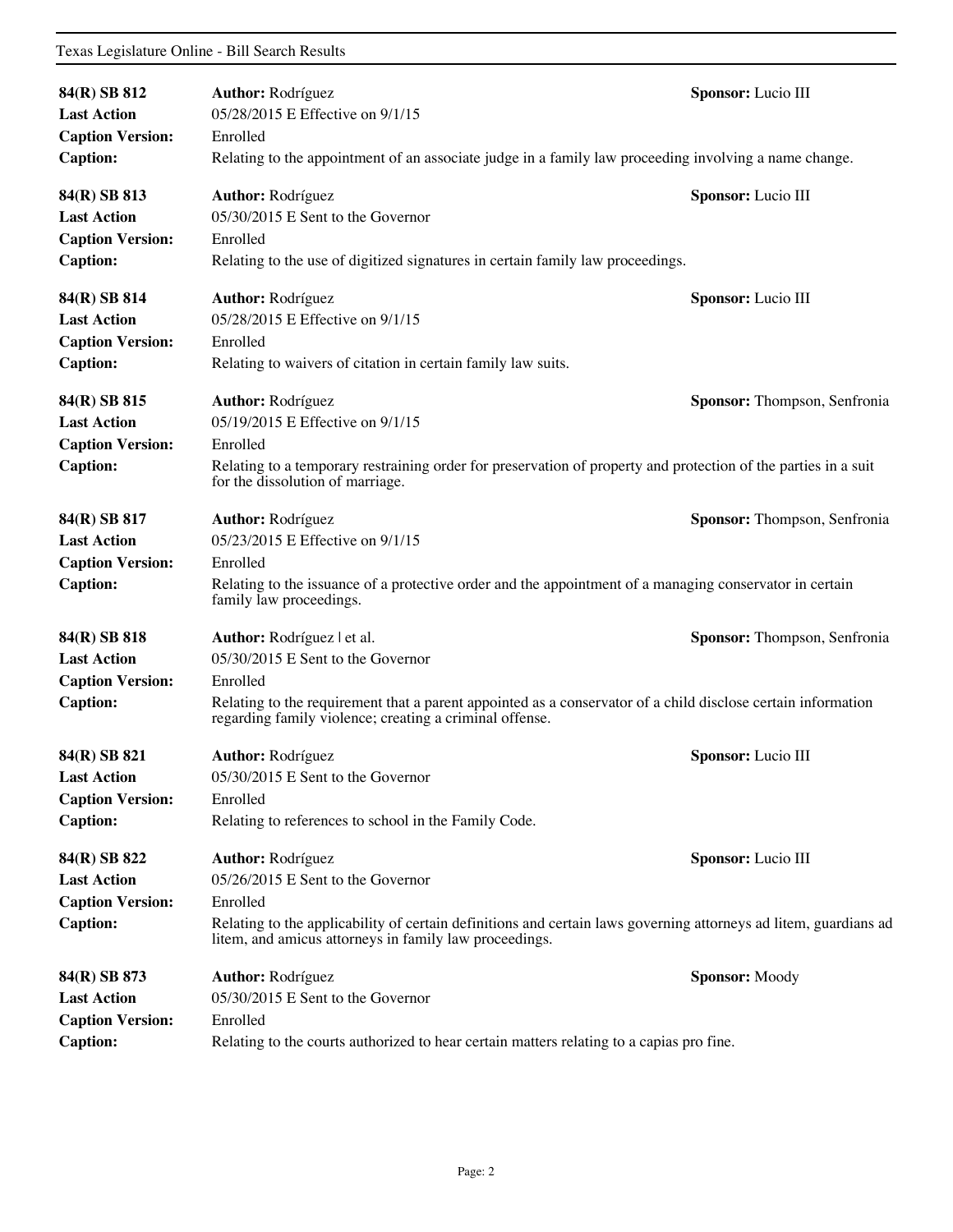| 84(R) SB 961<br><b>Last Action</b><br><b>Caption Version:</b>                     | Author: Rodríguez   et al.<br>05/26/2015 E Sent to the Governor<br>Enrolled                                                                                                                                                                                                  | Sponsor: Guillen        |
|-----------------------------------------------------------------------------------|------------------------------------------------------------------------------------------------------------------------------------------------------------------------------------------------------------------------------------------------------------------------------|-------------------------|
| <b>Caption:</b>                                                                   | Relating to the designation of February 19 as Iwo Jima Day.                                                                                                                                                                                                                  |                         |
| 84(R) SB 991<br><b>Last Action</b><br><b>Caption Version:</b><br><b>Caption:</b>  | <b>Author: Rodríguez</b><br>05/26/2015 E Sent to the Governor<br>Enrolled<br>Relating to a requirement that the General Land Office conduct a study regarding the use of wind or solar<br>power to desalinate brackish groundwater.                                          | <b>Sponsor:</b> Larson  |
| 84(R) SB 995<br><b>Last Action</b><br><b>Caption Version:</b><br><b>Caption:</b>  | <b>Author: Rodríguez</b><br>06/01/2015 E Sent to the Governor<br>Enrolled<br>Relating to decedents' estates.                                                                                                                                                                 | <b>Sponsor: Wray</b>    |
| 84(R) SB 1034<br><b>Last Action</b><br><b>Caption Version:</b><br><b>Caption:</b> | Author: Rodríguez l et al.<br>06/01/2015 E Sent to the Governor<br>Enrolled<br>Relating to voting by mail, including the cancellation of an application for a ballot to be voted by mail.                                                                                    | Sponsor: Miller, Rick   |
| 84(R) SB 1202<br><b>Last Action</b><br><b>Caption Version:</b><br><b>Caption:</b> | <b>Author: Rodríguez</b><br>05/26/2015 E Sent to the Governor<br>Enrolled<br>Relating to the value of property that may be transferred to a custodian or other person for the benefit of a<br>minor under certain circumstances.                                             | <b>Sponsor: Wray</b>    |
| 84(R) SB 1203<br><b>Last Action</b><br><b>Caption Version:</b><br><b>Caption:</b> | <b>Author: Rodríguez</b><br>05/29/2015 E Effective on 9/1/15<br>Enrolled<br>Relating to exemptions from the applicability of the Texas Secure and Fair Enforcement for Mortgage<br>Licensing Act of 2009 and other laws applicable to residential mortgage loan originators. | <b>Sponsor: Pickett</b> |
| 84(R) SB 1204<br><b>Last Action</b><br><b>Caption Version:</b><br><b>Caption:</b> | <b>Author: Rodríguez</b><br>05/29/2015 E Effective immediately<br>Enrolled<br>Relating to a waiver of fees by the Department of Agriculture and the Parks and Wildlife Department for<br>certain educational programs involving aquaculture and hydroponics.                 | Sponsor: Márquez        |
| 84(R) SB 1259<br><b>Last Action</b><br><b>Caption Version:</b><br><b>Caption:</b> | <b>Author: Rodríguez</b><br>05/30/2015 E Sent to the Governor<br>Enrolled<br>Relating to the development of an individualized education program for a child in public school.                                                                                                | Sponsor: Allen          |
| 84(R) SB 1624<br><b>Last Action</b><br><b>Caption Version:</b><br><b>Caption:</b> | Author: Rodríguez l et al.<br>06/01/2015 E Sent to the Governor<br>Enrolled<br>Relating to a requirement that certain entering students at a general academic teaching institution receive<br>information regarding mental health and suicide prevention services.           | <b>Sponsor:</b> Márquez |